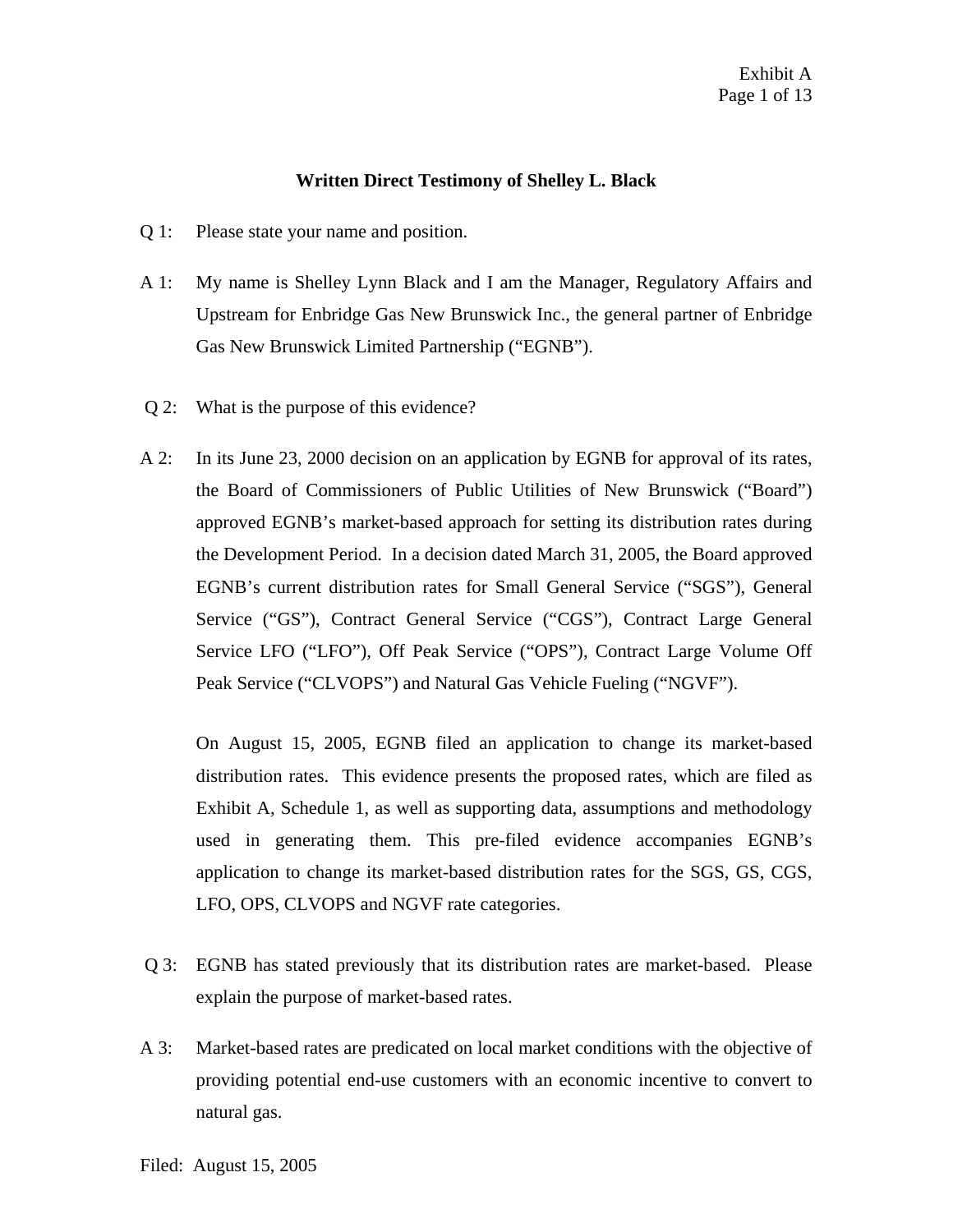- Q 4: Does EGNB continue to feel that the market-based rates methodology of setting its rates best suits the greenfield market in New Brunswick?
- A 4: Yes, the market-based approach for setting rates continues to enable EGNB to establish rates based on local market conditions and supports EGNB's objective to provide potential end-use customers with sufficient economic incentive to convert to natural gas.
- Q 5: Could you review the Board approved methodology for setting distribution rates?
- A 5: In general, the methodology for establishing distribution rates is as follows:
	- Establish a relevant retail oil price for typical customers in each rate class.
	- Calculate the annual oil cost for a typical customer in each rate class.
	- Discount the annual cost by the appropriate amount to establish a target annual natural gas cost.
	- Calculate the target burner tip natural gas unit price by dividing the target annual natural gas cost by the expected natural gas consumption.
	- Calculate the distribution rate by subtracting the commodity price for natural gas.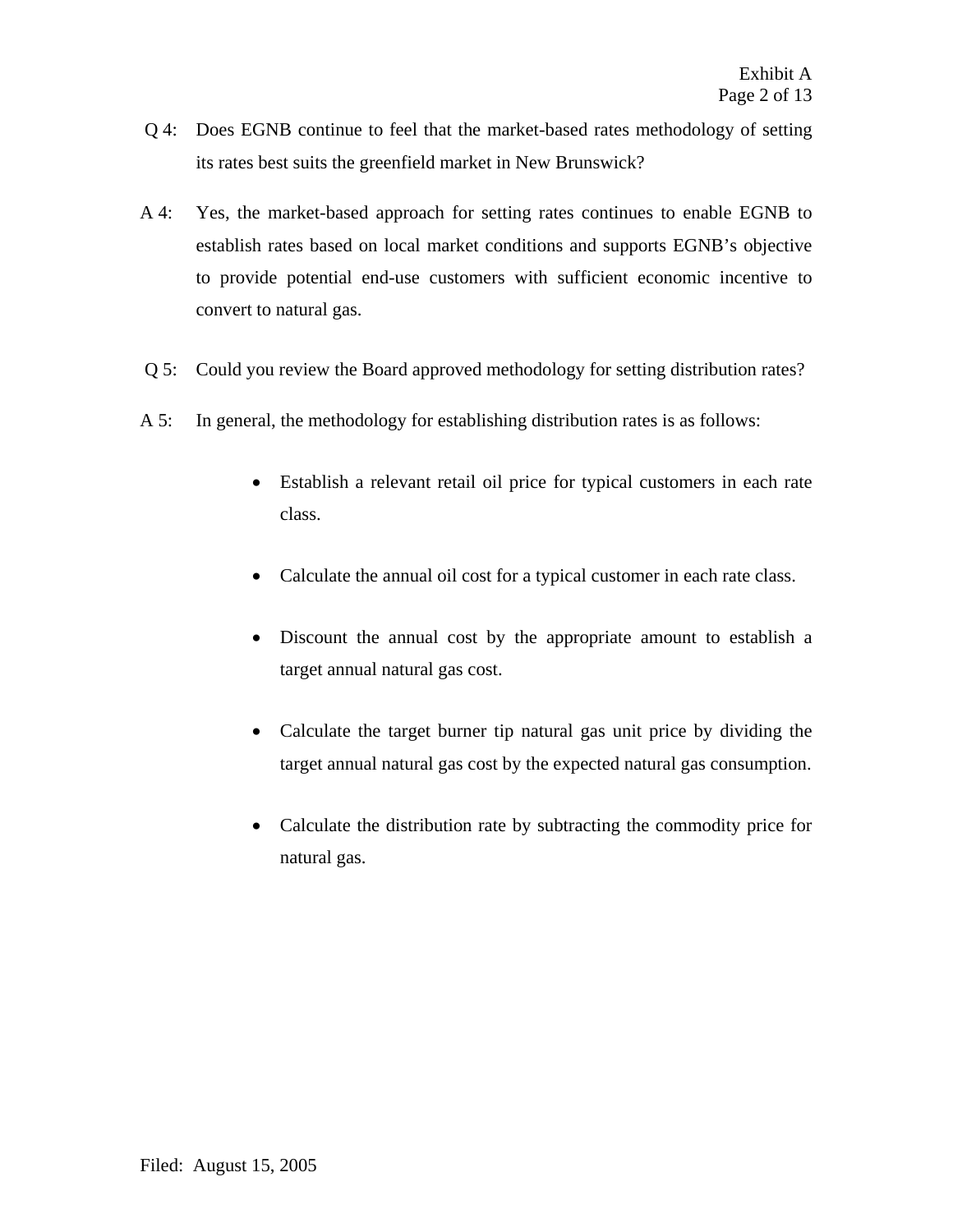Exhibit A Page 3 of 13

| <b>Derivation of Target Distribution Rates</b> |                                                                                   |            |           |              |            |
|------------------------------------------------|-----------------------------------------------------------------------------------|------------|-----------|--------------|------------|
| Line                                           | <b>Item</b>                                                                       | <b>SGS</b> | <b>GS</b> | $_{\rm CGS}$ | <b>LFO</b> |
| (1)                                            | Retail Oil Price (\$/L)                                                           | 0.7480     | 0.6594    | 0.6297       | 0.5948     |
| (2)                                            | Retail Oil Price (\$/GJ)                                                          | 19.36      | 17.06     | 16.29        | 15.40      |
| (3)                                            | Typical Annual Oil Consumption (L)                                                | 3,773      | 37,411    | 140,102      | 821,217    |
| (4)                                            | Typical Annual Oil Consumption (GJ)                                               | 146        | 1,447     | 5,420        | 31,745     |
| (5)                                            | Annual Oil Cost (\$) (Line 1 x Line 3)                                            | 2,822      | 24,669    | 88,222       | 488,460    |
| (6)                                            | Target Savings Level (%)                                                          | 20%        | 15%       | 15%          | 10%        |
| (7)                                            | Target Annual Savings (\$) (Line 5 x Line 6)                                      | 564        | 3,700     | 13,233       | 48,846     |
| (8)                                            | Typical Annual Natural Gas Cost (\$) (Line 5 minus Line 7)                        | 2,258      | 20,968    | 74,989       | 439,614    |
| (9)                                            | Typical Annual Natural Gas Consumption (GJ)                                       | 114        | 1,175     | 4,400        | 31,745     |
| (10)                                           | Target Natural Gas Burner Tip Unit Price (\$/GJ)<br>(Line 8 divided by Line 9)    | 19.81      | 17.85     | 17.04        | 13.85      |
| (11)                                           | Commodity Price (\$/GJ)                                                           | 10.50      | 10.50     | 10.50        | 10.50      |
| (12)                                           | Target Distribution Rate (\$/GJ) (Line 10 minus Line 11)                          | 9.3054     | 7.3454    | 6.5429       | 3.3483     |
| (13)                                           | Target Distribution Rate Reduction (\$/GJ)                                        | (2.1776)   |           |              |            |
| (14)                                           | <b>Adjusted Target Distribution Rate (\$/GJ)</b><br>(Line 12 minus Line 13)       | 7.1278     | 7.3454    | 6.5429       | 3.3483     |
|                                                | Breakdown of Distribution Charge between Monthly and Delivery Charges:            |            |           |              |            |
| (15)                                           | Annual Target Distribution Charge per Customer (\$)<br>(Line 14 x Line 9)         | 813        | 8,631     | 28,789       | 106,291    |
| (16)                                           | <b>Monthly Customer Charge (\$)</b>                                               | 16.00      | 16.00     | N/A          | $\rm N/A$  |
| (17)                                           | Annual Customer Charge (\$) (Line 16 x by 12 months)                              | 192        | 192       | N/A          | N/A        |
| (18)                                           | <b>Monthly Demand Charge (\$/GJ)</b>                                              | N/A        | $\rm N/A$ | 5.20         | 5.20       |
| (19)                                           | Average Monthly Contract Demand (GJ)                                              | N/A        | N/A       | 45.90        | 487.00     |
| (20)                                           | Annual Demand Charge (\$) (Line 18 x 12 months x Line 19)                         | N/A        | N/A       | 2,864        | 30,389     |
| (21)                                           | Annual Delivery Charge per Customer (\$)<br>(Line 15 minus Line 17 minus Line 20) | 621        | 8,439     | 25,925       | 75,903     |
| (22)                                           | Delivery Charge per GJ (\$) (Line 21 divided by Line 9)                           | 5.4436     | 7.1820    | 5.8919       | 2.3910     |

EGNB has adopted targeted annual savings for the market categories that, when combined with other benefits of natural gas and other economic considerations, such as the typical age of heating systems and switching costs, should provide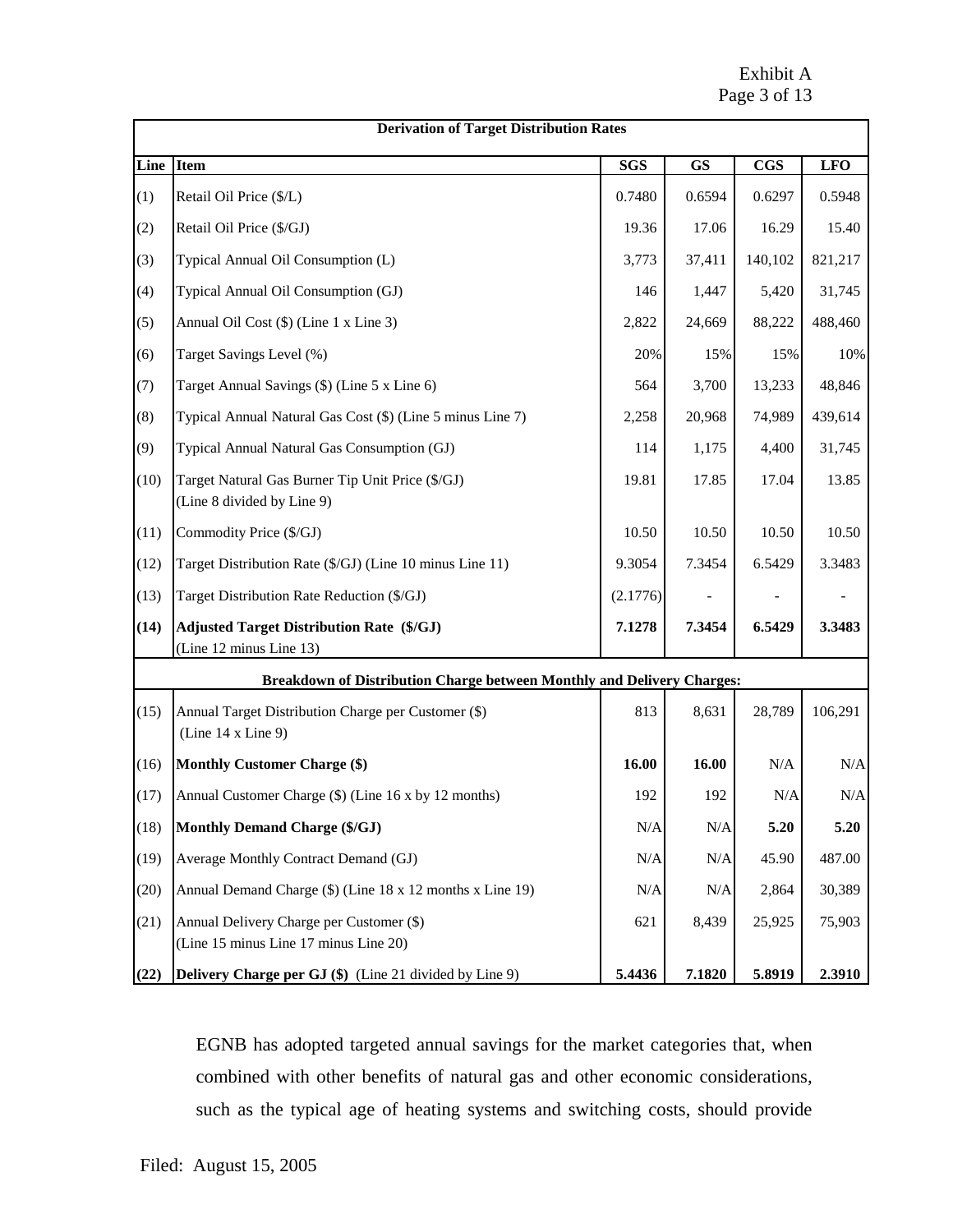sufficient incentive for customers to switch to natural gas:

- For the residential and small commercial sector (SGS): 20% opposite home heating oil,
- For the medium to large commercial sector (GS, CGS): 15% opposite light fuel oil,
- For the large industrial sector (LFO): 10% opposite light fuel oil.

The previous table summarizes this approach.

The rate schedules filed as Exhibit A, Schedule 1 also include rates for OPS, CLVOPS and NGVF classes. The calculation of these rates is consistent with the methodology approved by the Board in 2000 and is simply a function of the GS and CGS rates. The OPS and CLVOPS rates are set at 75% of the proposed GS and CGS rates, respectively. The NGVF rate is set at the same level as the GS rate.

EGNB continues to feel that oil is the most appropriate benchmark against which to set its rates. It is generally the least expensive of the existing energy alternatives, meaning that natural gas will be even more competitive against other alternate energy sources such as propane. Electricity rates in New Brunswick are artificially low and static, making it difficult to provide a consistent economic incentive for customers to convert to natural gas. Propane is not considered to be an appropriate benchmark as it is generally more expensive than either oil or electricity.

Also, generally speaking, oil and natural gas commodity prices tend to track one another, that is, when the price of oil goes up so does the price of natural gas, and vice-versa.

Q 6: Why has EGNB reduced the target distribution rate for the SGS class from that allowed under the market-based rates methodology by \$2.1773/GJ (23.4%) as indicated on Line 13 in the table provided at A5?

Filed: August 15, 2005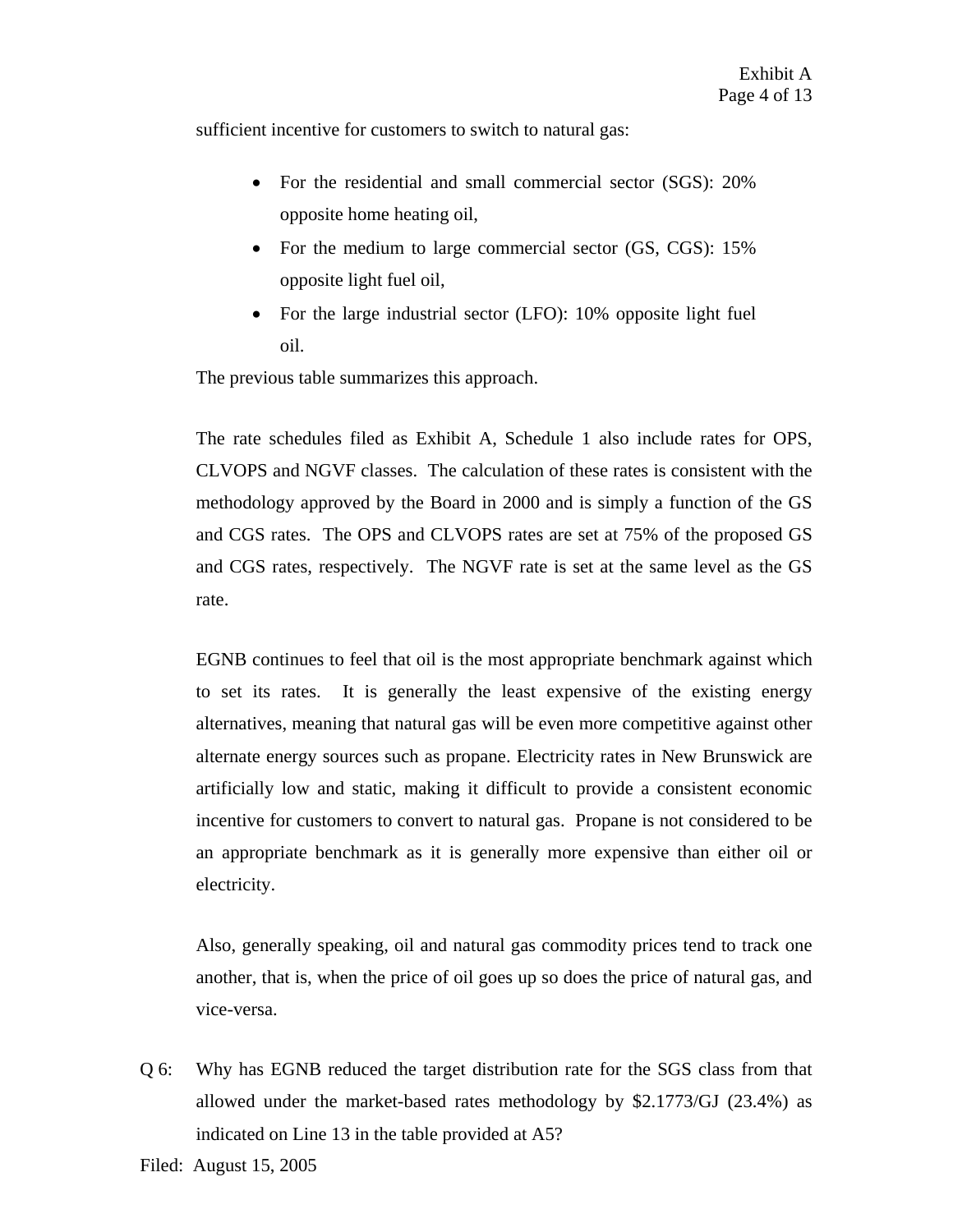A 6: EGNB has reduced the adjustment from that allowed under the market-based methodology to preserve competitiveness in certain residential market segments. If EGNB was interested only in competing against residential oil markets, it would pursue approval of the maximum amount possible under the market-based rates model as the targeted end-users would be provided with sufficient end-use savings. EGNB has, starting in 2004 and increasing in 2005, made significant headway in attracting the residential new construction market. This is an important market for EGNB's long term growth and one that has been traditionally dominated with the use of electric baseboard heating. In order to preserve and expand its growth in this segment, EGNB believes it is necessary to limit the magnitude of the proposed adjustment.

While delivered natural gas offers significant end-use savings in certain market segments opposite electricity, EGNB believes adjusting rates to the full amount possible under the market-based rates methodology would result in delivered natural gas at prices unacceptably non-competitive opposite the artificially low, declining block residential rate currently offered by NB Power. By limiting the proposed adjustment to the monthly charge, EGNB will preserve and expand its growth in this key market segment.

- Q 22: Does the proposed CLGS-LFO delivery rate of \$2.3910 apply to all blocks in this rate class?
- A 7: No, the delivery rate of \$2.3910 for the first 33,000 GJs is designed to deliver the target savings of 10% to the typical customer in the CLGS-LFO class:

| <b>Monthly Distribution Charge:</b>                       |        | <b>Current Proposed</b> |
|-----------------------------------------------------------|--------|-------------------------|
| Demand Charge per GJ of Contract Demand (\$ per GJ)       | 5.20   | 5.20                    |
| For the first $33,000$ GJ delivered per month (\$ per GJ) | 0.9773 | 2.3910                  |
| For the next 25,000 GJ delivered per month (\$ per GJ)    | 0.1900 | 0.1900                  |
| For volumes delivered in excess of 58,000 GJ per month    | 0.0800 | 0.0800                  |
| $(\$$ per $GI)$                                           |        |                         |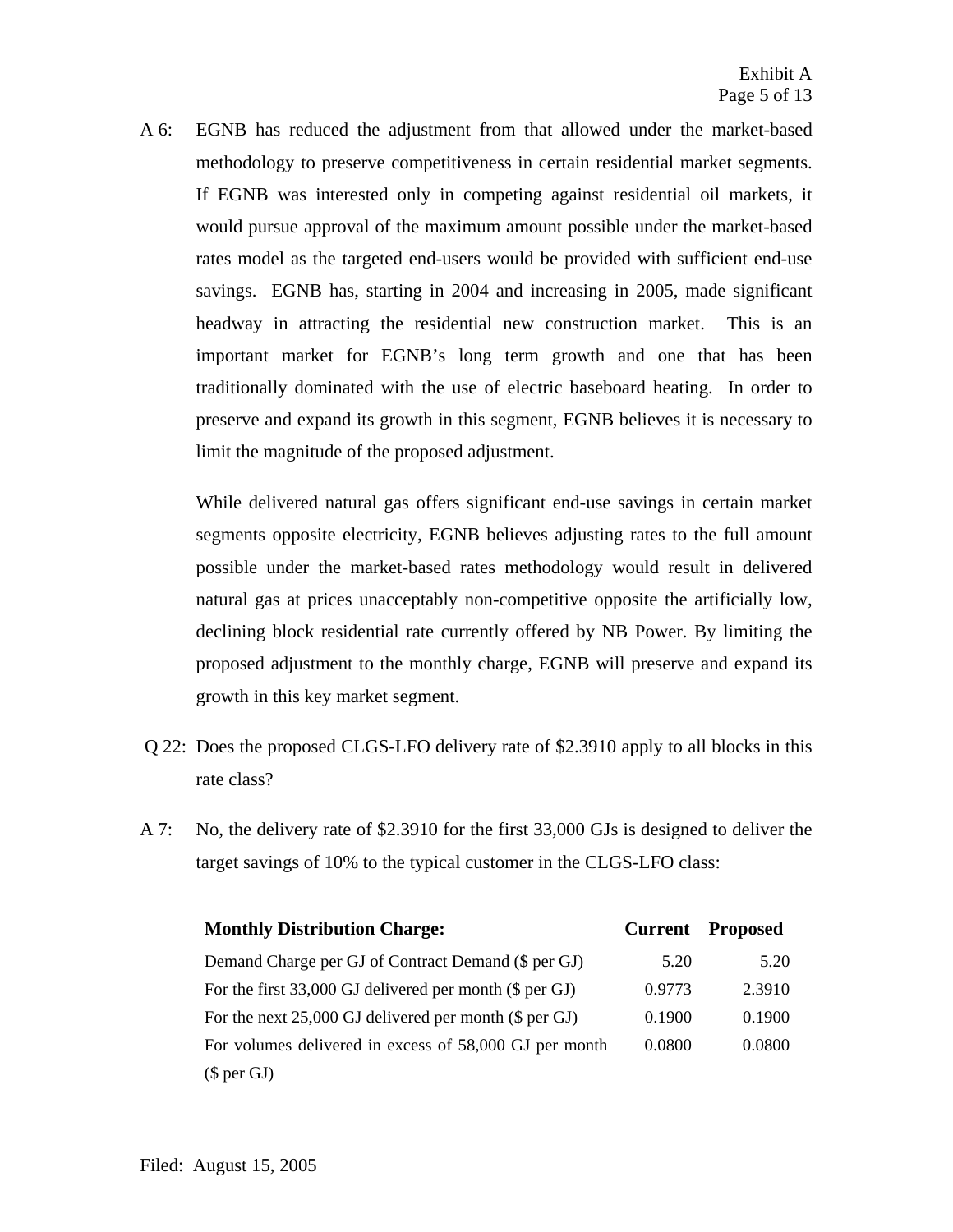The second and third blocks of this rate class apply to only very large customers with greater volumes and purchasing power than the typical customer. EGNB is not proposing an adjustment to the delivery charge for the second and third blocks or the demand charge.

- Q 8: Why is EGNB proposing to increase the fixed component of its distribution rates in the SGS rate class?
- A 8: Similar to the delivery component of the distribution rate, the monthly charge is market-based. These adjustments will position EGNB's monthly charge at a level comparable with other utilities in New Brunswick.

| <b>Fixed Monthly Charges</b> | <b>Residential</b> |
|------------------------------|--------------------|
| NB Power                     | \$17.74            |
| Aliant                       | 22.30              |
| <b>Edmundston Energy</b>     | 17.74              |
| Saint John Energy            | 13.22              |
| Average                      | \$17.75            |

- Q 9: What justifies EGNB applying for the level of rate adjustments requested?
- A 9: Since EGNB applied for its 2005 rates adjustment in November 2004, the wholesale price of oil has continued to rise on a forward basis and while natural gas has also risen, it has not risen at the same pace.

EGNB's market-based rates methodology supports the levels of adjustment sought. The current, increased competitive advantage of natural gas not only allows, but requires EGNB to adjust its rates at the earliest possible opportunity to ensure that EGNB is recovering the maximum amount of its costs of providing distribution service.

EGNB must strive to balance the provision of economic incentive and continued savings to customers with its own financial viability through the recovery of as much of its costs of providing service during the Development Period. To ensure that its rates are just and reasonable, EGNB should not provide any more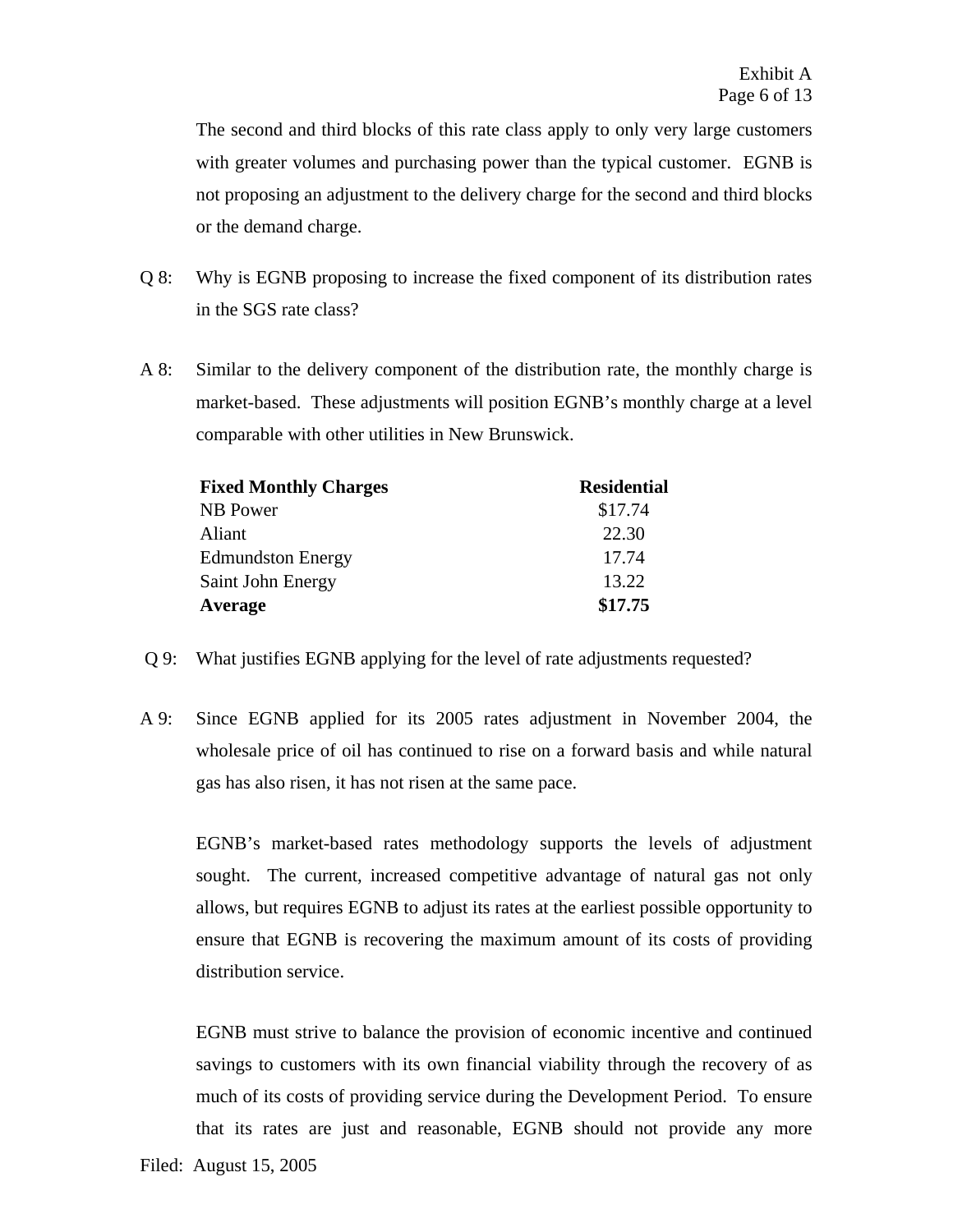economic incentive to customers to convert to and continue consuming natural gas than is absolutely necessary.

- Q 10: Do end-use customers have to realize the precise savings level in order to convert to or continue consuming natural gas?
- A 10: No, end-user conversion decisions are based upon their own unique circumstances and as such, conversions are achievable at various pricing levels. The emphasis of this pricing mechanism is on "target" savings because EGNB does not and cannot control all components of the delivered price of natural gas or competing fuels.

These target savings are guidelines and will evolve with the market for natural gas. The actual savings realized by a customer will be based on the combined costs of distribution and commodity compared with a customer's alternate energy costs and will vary from customer to customer and over time as energy prices evolve.

Price is only one of the factors influencing a customer's decision to switch to or continue consuming natural gas. In practice, EGNB is aware of end-user situations in which customers have made the switch to natural gas in the face of price premiums to their incumbent energy choice, demonstrating that price was only one aspect of the decision and not always the primary factor driving a customer's choice.

- Q 11: Could a rate increase hinder future customers converting to natural gas?
- A 11: An increase in distribution rates could impact a customer's decision to convert to natural gas; however, natural gas prices are only one factor that potential end-use consumers consider when making the decision to convert. Capital costs to convert (and any off-setting incentives), payback periods, environmental benefits, maintenance cost reductions, reliability and flexibility are other examples of related factors that consumers also take into consideration.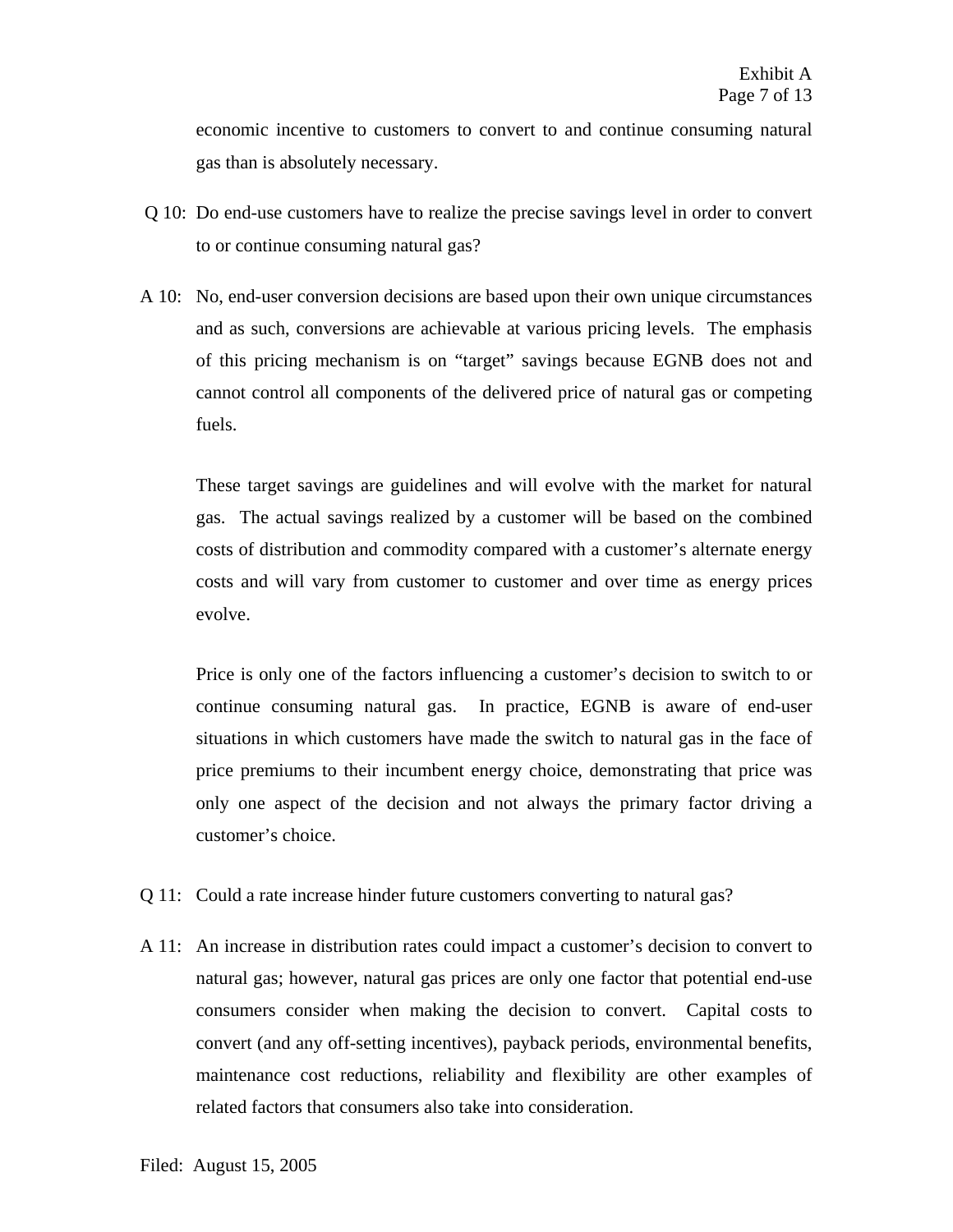It is important to keep in mind that by following the market-based rates methodology, while relative savings remain consistent the absolute amount of savings available to a customer who converts from oil will actually increase strictly due to the increasing price of oil. The forward price of oil for 2006 has increased by US\$13.45/barrel (bbl) (28%) at the wholesale level from the forward price of oil for 2005 as anticipated in EGNB's 2005 rates application. This leads to significant, incremental end-use savings for customers. For example, in the 2005 rates application, it was anticipated that the typical CLGS-LFO customer would achieve annual savings of \$39,900. This application, using the forward retail price of oil, the proposed rate adjustment and forecast Enbridge Utility Gas ("EUG") prices, anticipates that this same customer would achieve an annual savings of \$48,845. This represents an increase in savings for this customer of approximately 22%.

Finally, it is important to remember that if EGNB determines at any time that distribution rates are acting as a deterrent to customer acquisition or retention, it can apply to the Board to use the rate rider mechanism to lower rates.

- Q 12: Have EGNB customers with dual fuel capability switched to oil in response to the 2005 rate adjustment?
- A 12: No fuel switching took place as a result of the 2005 rate adjustment.
- Q 13: Does EGNB feel that the distribution rate increases, effective April 1, 2005, had an impact on customers converting to natural gas during the year?
- A 13: No, in fact EGNB notes that at least one intervenor in the 2005 rates case has subsequently committed to convert additional buildings to natural gas.

In the first quarter of 2005, signings were 104% of target. Further, as of July month end, the year to date signings were 114% of target. EGNB is confident that natural gas is becoming further established as the preferred fuel of choice for potential end-users and is committed to ensuring future development of the New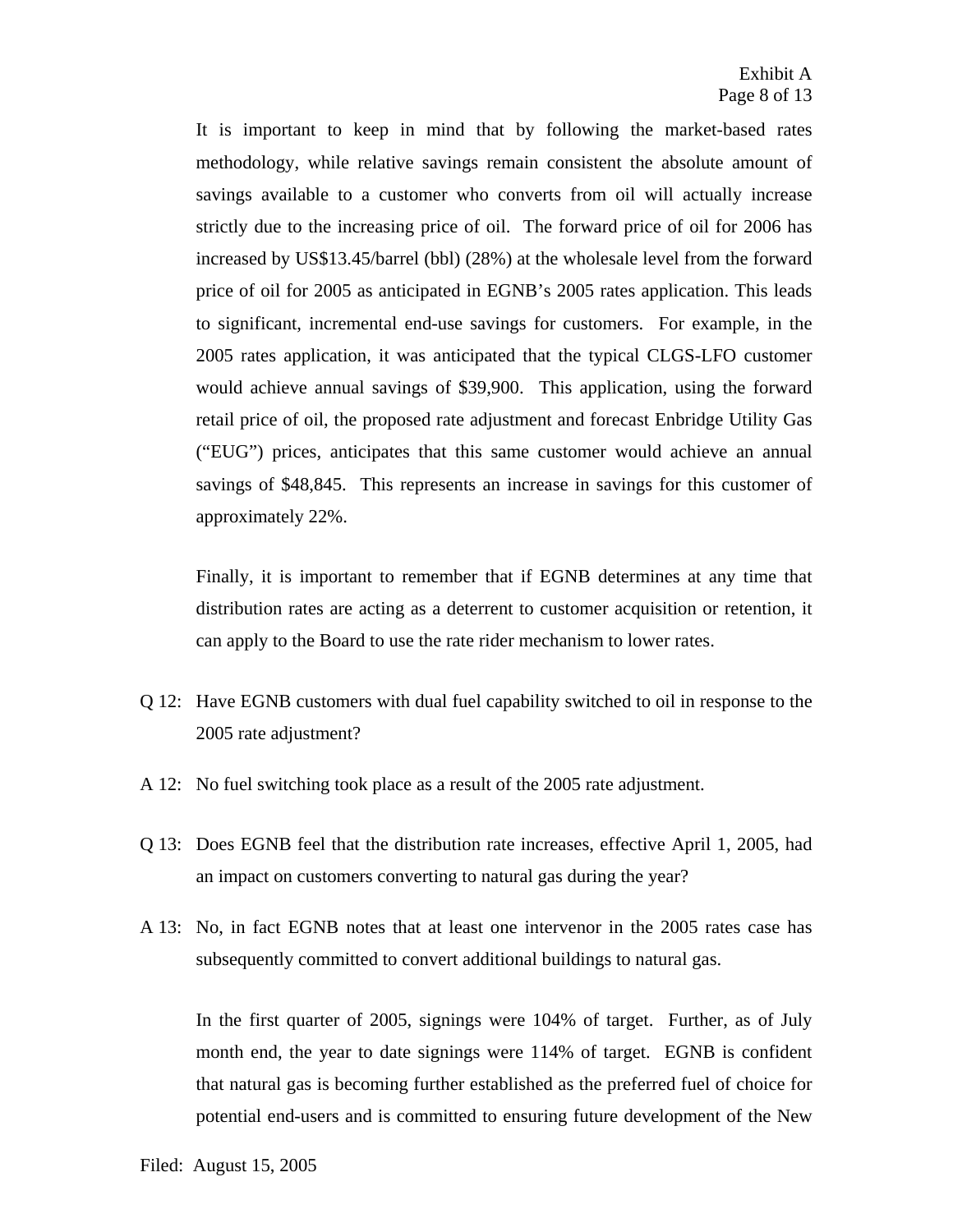Brunswick natural gas industry.

- Q 14: Can you please indicate what retail oil prices EGNB proposes to use in setting rates and the methodology EGNB used in establishing them?
- A 14: The following table presents, by rate class, the retail oil price that is being used in establishing the proposed rates (see Line 1 and 2 of the table in A5):

| Rate Class | Retail Oil Price |              |  |
|------------|------------------|--------------|--|
|            | $\frac{1}{2}$    | $\sqrt{$GJ}$ |  |
| <b>SGS</b> | 0.7480           | 19.36        |  |
| <b>GS</b>  | 0.6594           | 17.06        |  |
| <b>CGS</b> | 0.6297           | 16.29        |  |
| LFO        | 0.5948           | 15.40        |  |

For its forecast, EGNB has used the closing settlement prices for West Texas Intermediate (WTI) crude oil from NYMEX (New York Mercantile Exchange) as the anticipated price of crude oil over the forecast period - in this case, January through December 2006, as of August 8, 2005. WTI was selected as it is the commonly traded North American index for crude oil prices. Since NYMEX is a market view of forward pricing which changes on a daily basis as a result of market conditions and expectations, a 21-day average<sup>1</sup> is utilized to estimate monthly crude costs over the forecast period. The anticipated crude oil cost for this period using this methodology is US\$61.78/bbl. These crude prices are converted to Canadian dollars using a similar 21-day average of the future strip for the Canada/US exchange rate. The exchange rate derived using this approach is \$CDN 1.21 per \$US.

In order to calculate retail oil prices, a "market spread" is needed for the New Brunswick market (the difference between the cost of crude oil and the price of refined products or distillates). For New Brunswick, historical information was used to estimate the typical market spread for each of the products and sectors.

 $\overline{a}$ 

 $1$  21 day average is an industry standard to reduce the effect of possible market anomalies of a particular trading day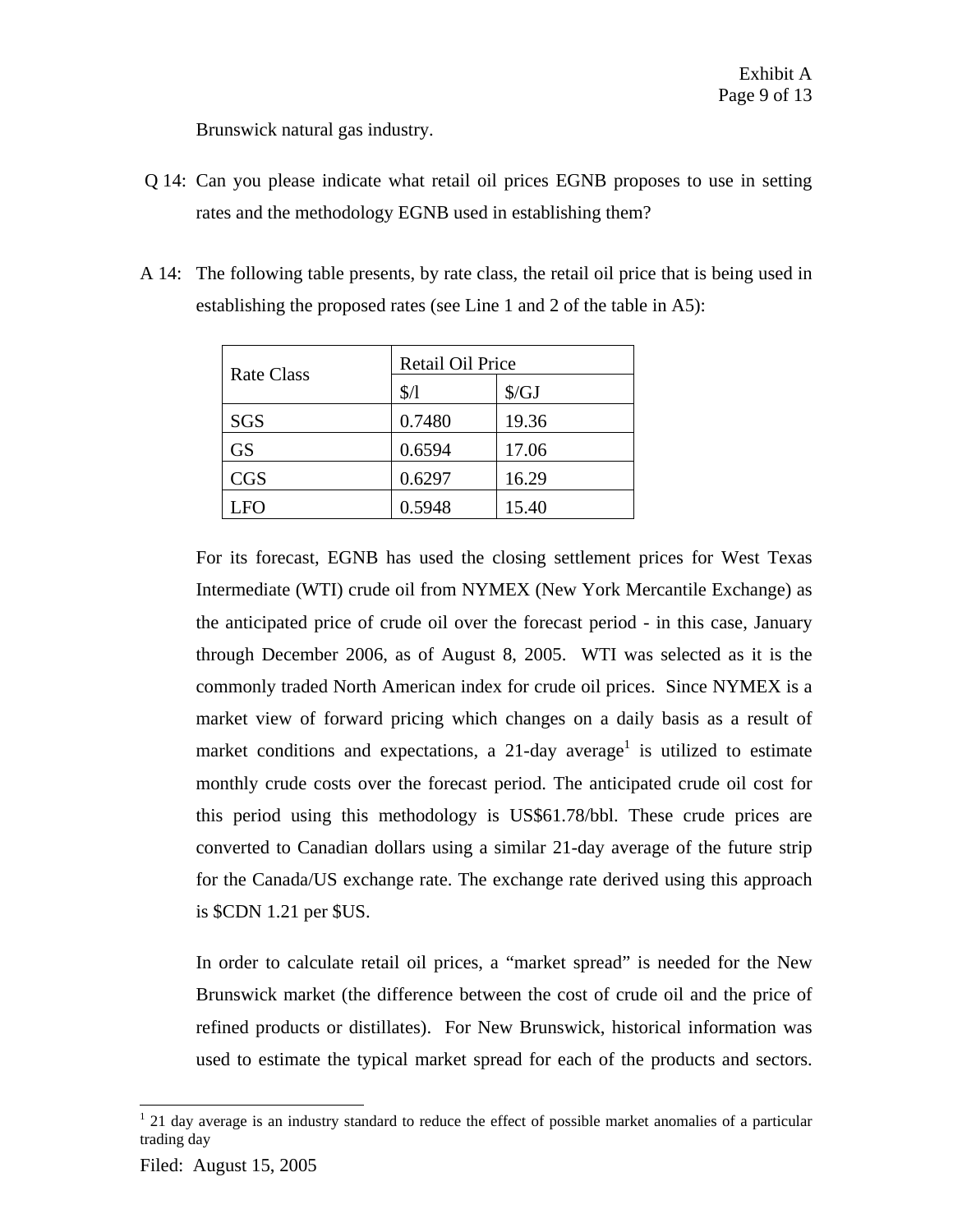This historical information included prices collected by EnerData (Statistics Canada), New Brunswick Department of Energy as well as data independently collected by EGNB. These spreads were then added to the Canadian dollar value for the NYMEX strip for crude oil. The above table contains retail oil price estimates derived in this manner. Note that, due to the competitive nature of the retail oil market, significant variations have been observed, i.e. these prices will vary on an individual customer basis.

- Q 15: Referring to the table (Lines 4 and 9) in the response to Question 5, why is the expected consumption for the competitive energy (in this case oil) different than that presented for natural gas?
- A 15: Different heating equipment (water heaters, furnaces or boilers) have different operating efficiencies. For example, a typical high-efficiency gas furnace will convert 92% of the energy input that goes into the equipment into heat energy. Equipment vintage, maintenance history and energy source all have an impact on its operating efficiency.

EGNB has used the following blended efficiencies in setting the relationship between input energy requirements and typical equipment energy output. They are based on different possible equipment types and combinations relevant to a class. Again, the actual efficiency of gas and alternative equipment will vary by customer and will impact actual savings realized.

| <b>Rate Class</b> | <b>Natural Gas</b> | Oil |
|-------------------|--------------------|-----|
| SGS               | 87%                | 68% |
| GS, CGS           | 80%                | 65% |
| ' FO              | 80%                | 80% |

Q 16: Referring to the methodology outlined in the response to Question 5, once the target burner tip price is established, how does EGNB arrive at the distribution rate?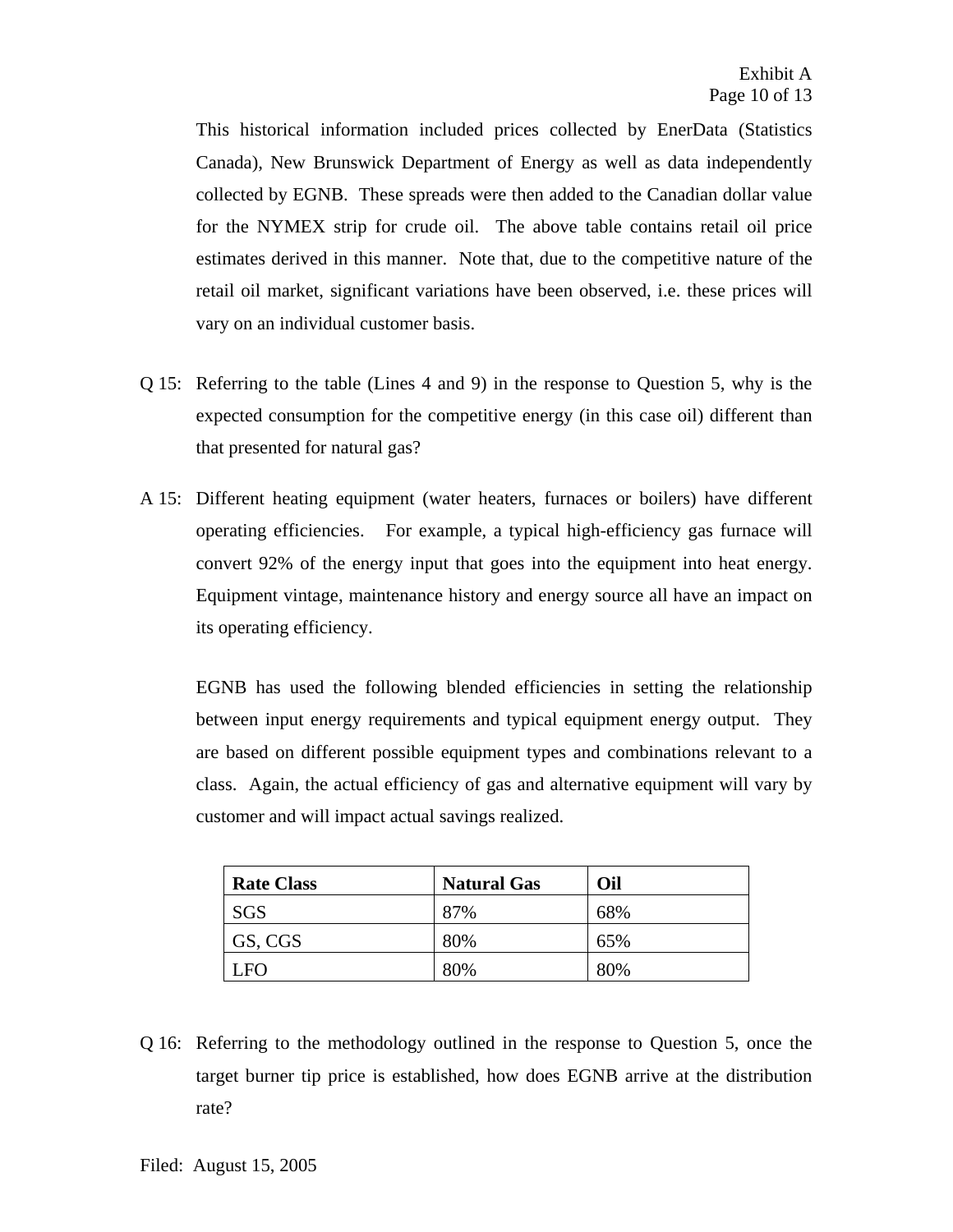- A 16: The distribution rate represents the burner tip price less the commodity price. The commodity price is the amount end-use customers will pay to have their gas supply delivered to EGNB's distribution system.
- Q 17: How did EGNB arrive at the commodity price?
- A 17: EGNB has used the price of EUG as the reference price for commodity for the purpose of setting its proposed distribution rates. As a result, the forecast EUG price of \$10.50/GJ has been used as the commodity price.
- Q 18: How did EGNB develop the forecast of the commodity price?
- A 18: The forecast EUG price is based on the methodology prescribed in the *Gas Distributor Marketing Regulation – Gas Distribution Act*, *1999 ("Marketing Regulation").* As set out in section 4(1) of the *Marketing Regulation,* the price of EUG is based on the forecast average price of gas for the following 12 months based upon the cost to EGNB of purchasing gas and then selling gas to customers.
- Q 19: Why is EGNB proposing to use EUG as the reference price for commodity?
- A 19: First, the price of EUG is publicly available in the marketplace. Second, approximately two-thirds of gas users are currently purchasing EUG. The following table presents the percentage of natural gas customers by rate class who have chosen EUG for their gas supply:

| <b>Rate Class</b> | <b>EUG</b> | <b>Others</b> |
|-------------------|------------|---------------|
| SGS               | 77%        | 23%           |
| <b>GS</b>         | 38%        | 62%           |
| <b>CGS</b>        | 31%        | 69%           |
| <b>LFO</b>        | 24%        | 76%           |
| <b>Total</b>      | 68%        | 32%           |

Though EUG serves fewer customers in the commercial GS and CGS rate classes and industrial LFO rate classes, EGNB believes the use of EUG is necessary because of its price transparency. In addition, EGNB believes that larger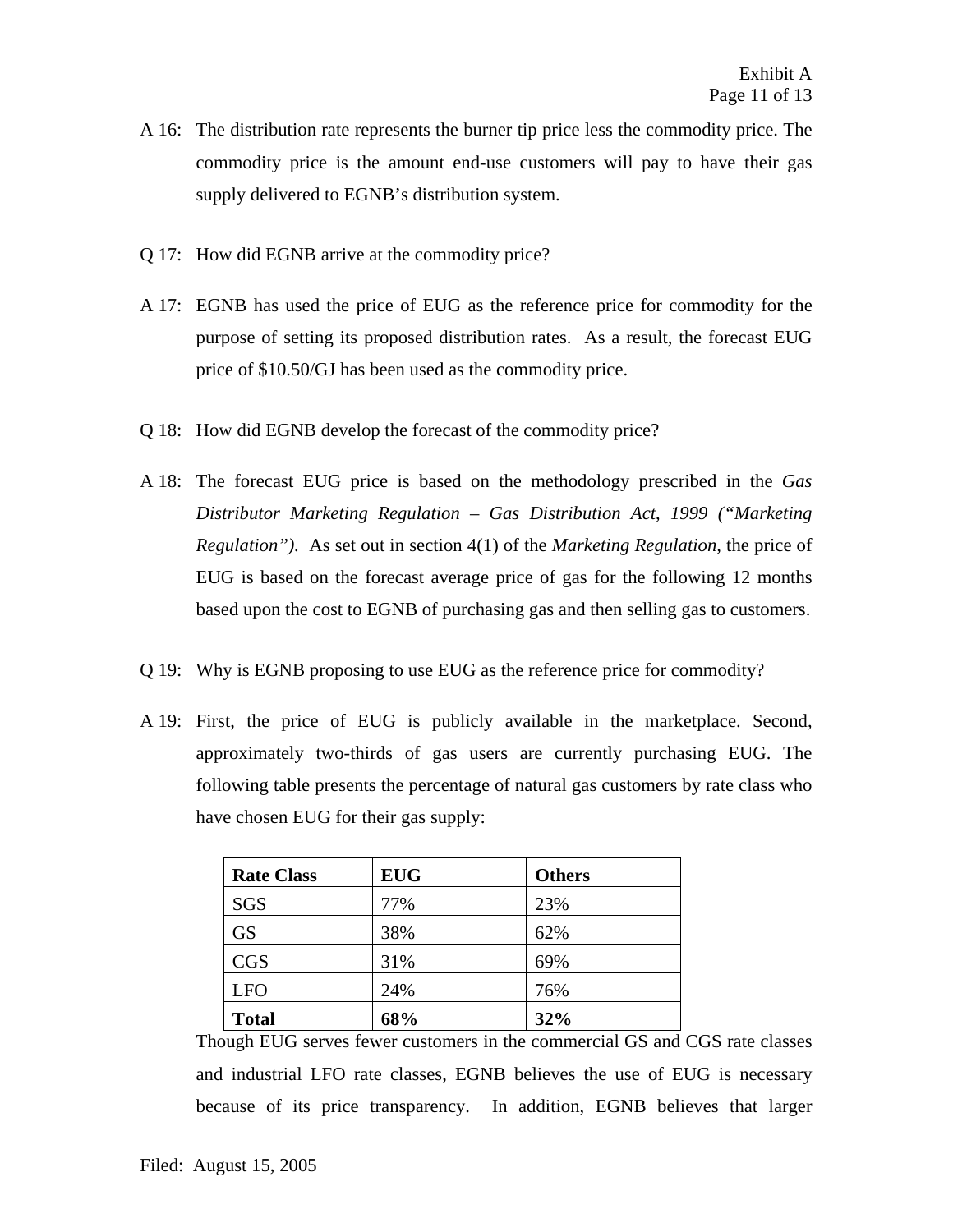customers with greater purchasing power are able to contract for natural gas at more favourable pricing than EUG, resulting in additional savings.

It is important to note that EGNB's objective in choosing EUG is to provide a reasonable approximation of what customers will pay on average for the provision of commodity. Each supplier will take into account its own value proposition objectives and related cost structures when establishing its prices. This is another reason why targeted savings need to be considered as an order of magnitude rather than a hard target.

- Q 20: What would be the outcome if marketers charge more than EUG?
- A 20: Everything else being equal, if a marketer charges more than EUG then the savings achieved by the impacted customers will be less than the targeted savings. As previously mentioned, the targeted savings are more an indication of an order of magnitude rather than an absolute target to reach. Indeed, it would be impossible to achieve a specific savings level for each customer as many variables impact a customer's actual realized savings.
- Q 21: Is EGNB taking advantage of current high oil prices to increase their distribution rates?
- A 21: As emphasized in response to Q11, since the 2005 rate application (November 2004), the market prices of oil have risen steadily from US\$48.33/bbl to US\$61.78/bbl during the 21-day period over which the average was calculated for the period January to December of 2006. The current market expectation of oil prices for the period of January to December 2006, as of August 10, 2005, is US\$66.69, US\$4.91/bbl over the price of US\$61.78 assumed by EGNB in this application.
- Q 22: Why is EGNB making application in August for a January 1, 2006 decision?
- A 22: Given EGNB's market-based rates methodology, rates have been significantly lower than they potentially could be due to the evolving price relationship

Filed: August 15, 2005